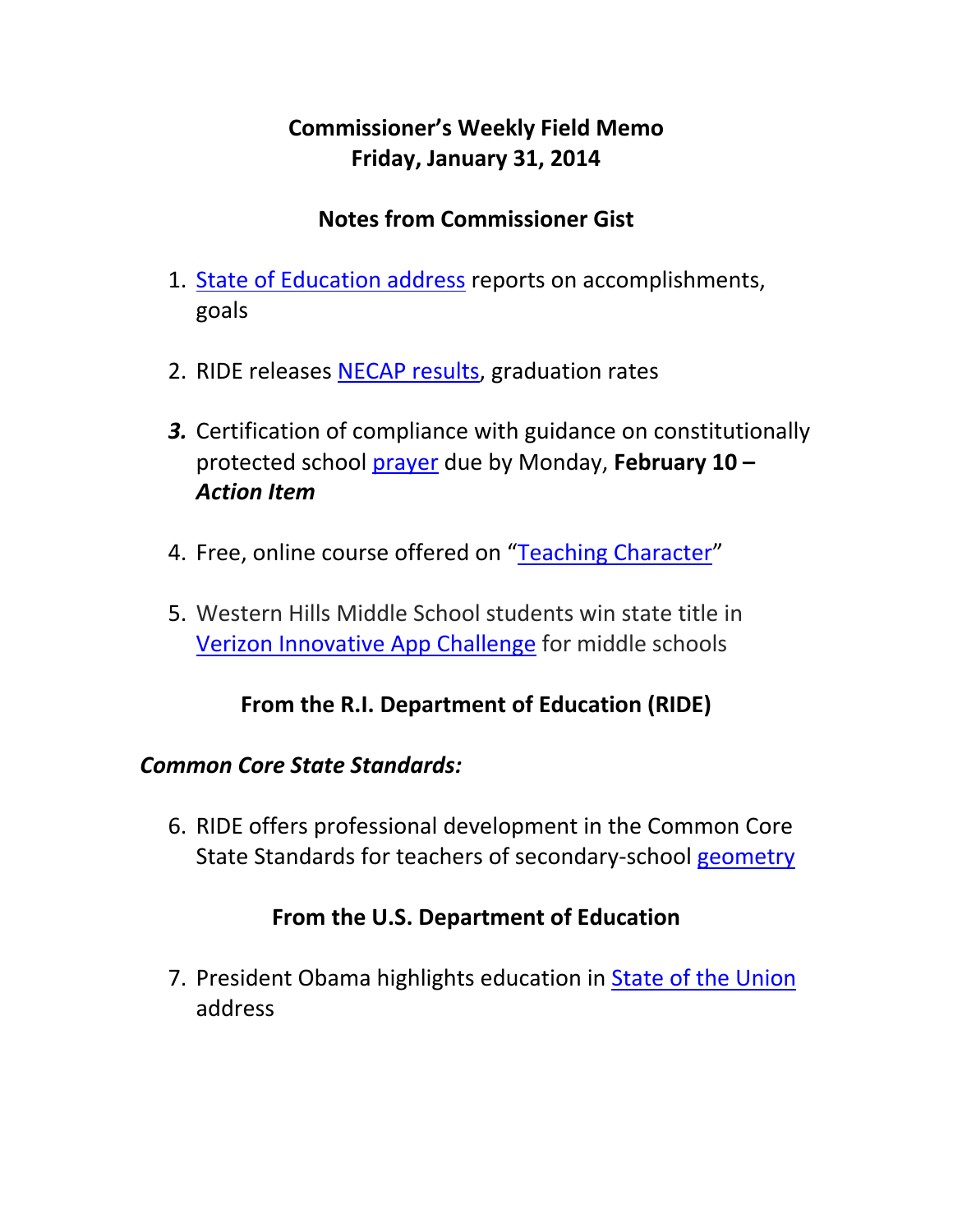#### **Action Item Calendar**

**Today** (January 31): Deadline for checking demographic file **Monday** (February 3): Grade‐12 NECAP files due **Monday** (February 3): Deadline for evaluation surveys February 10: School‐prayer compliance due (see below) March 7: School Health Profiles due

#### **Notes from Commissioner Gist**

#### **1. State of Education address reports on accomplishments, goals**

Last night (January 31), I delivered my annual State of Education address to the General Assembly. I used the occasion to speak about the accomplishments we have made by working together across the state during the past year, the connection between public education and workforce development, and the positive results we are seeing regarding preparing students for success beyond high school. I also identified several topics that will be part of our focus going forward.

I reported to the General Assembly that "after ten years of working toward this moment, this is the year our Diploma System is fully in place, and it has already resulted in better prepared students." I noted that "after the first retake opportunity, 73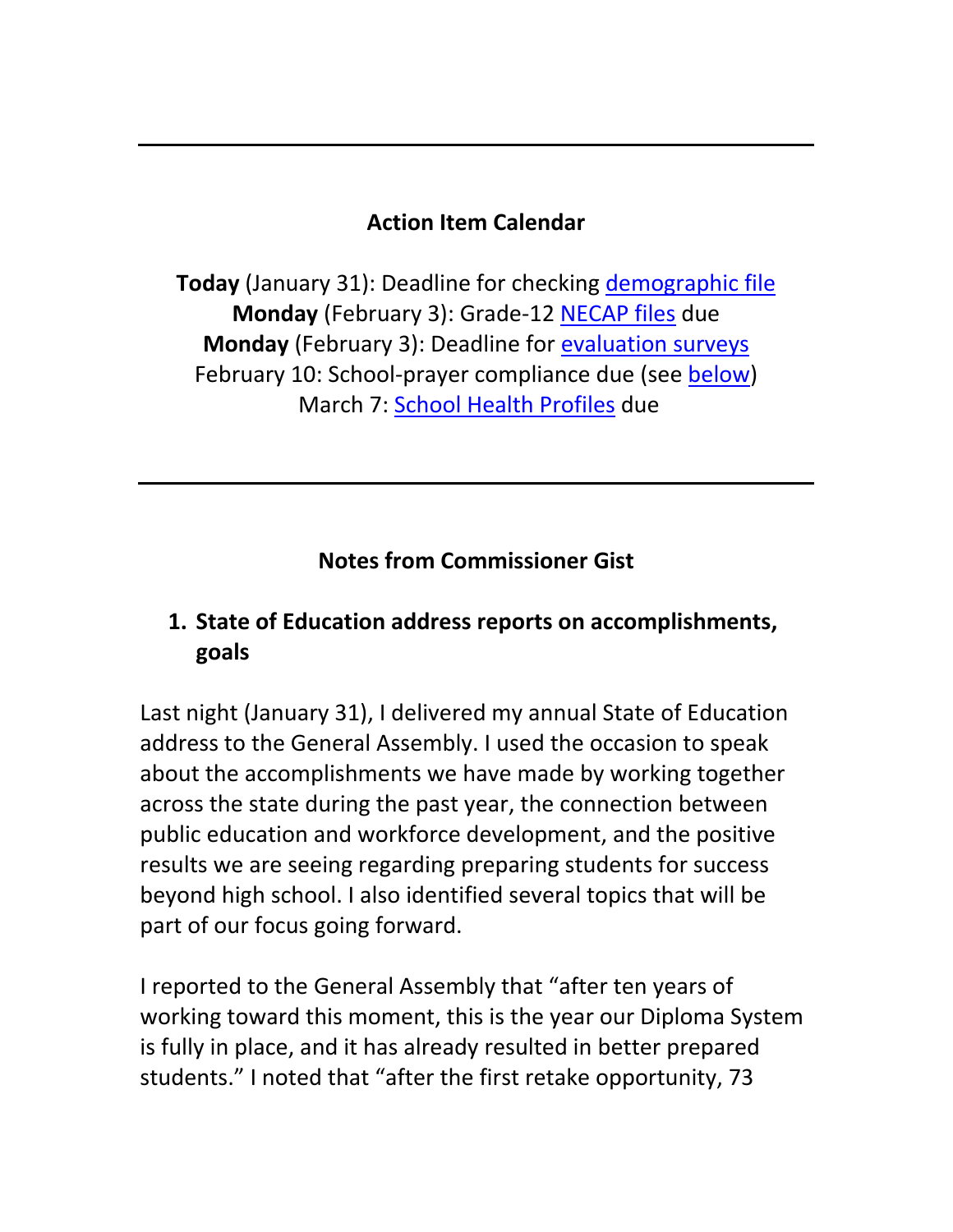percent of students in the Class of 2014 have earned the math assessment component of their graduation requirements. This is up from just 60 percent a year ago."

As part of the address, I called for an increasing focus on technology in the classroom – "not just as a tool or resource but as an essential element in the process of teaching and learning." I also called for further development of STEM to STEAM (science, technology, engineering, *arts,* and mathematics) and on instruction in world languages: "Why not set an ambitious goal for ourselves? By 2020, every district in Rhode Island will offer dual language immersion opportunities beginning at kindergarten with a plan for progression through middle and high school."

In conclusion, I asked:

Can what we do in Rhode Island really affect the world? Yes. Our power is greater than we often realize. After all, our state is not really an "island." We have long, deep, historic connections to many cultures across the globe. … Rhode Island may be a micro‐state, but we are also a microcosm. We can innovate, take risks, and lead the way – as a state. Let's show the world what we can do when we come together – with our hopes, our faith, and our talents – to work in the best interest of our students!

It was very important to me last night to recognize many of our students, teachers, school leaders, and friends of education who have contributed so much to our success over the past year. The members of the General Assembly greeted our teachers and students enthusiastically, and I am confident that our legislators will continue to support public education during the current session.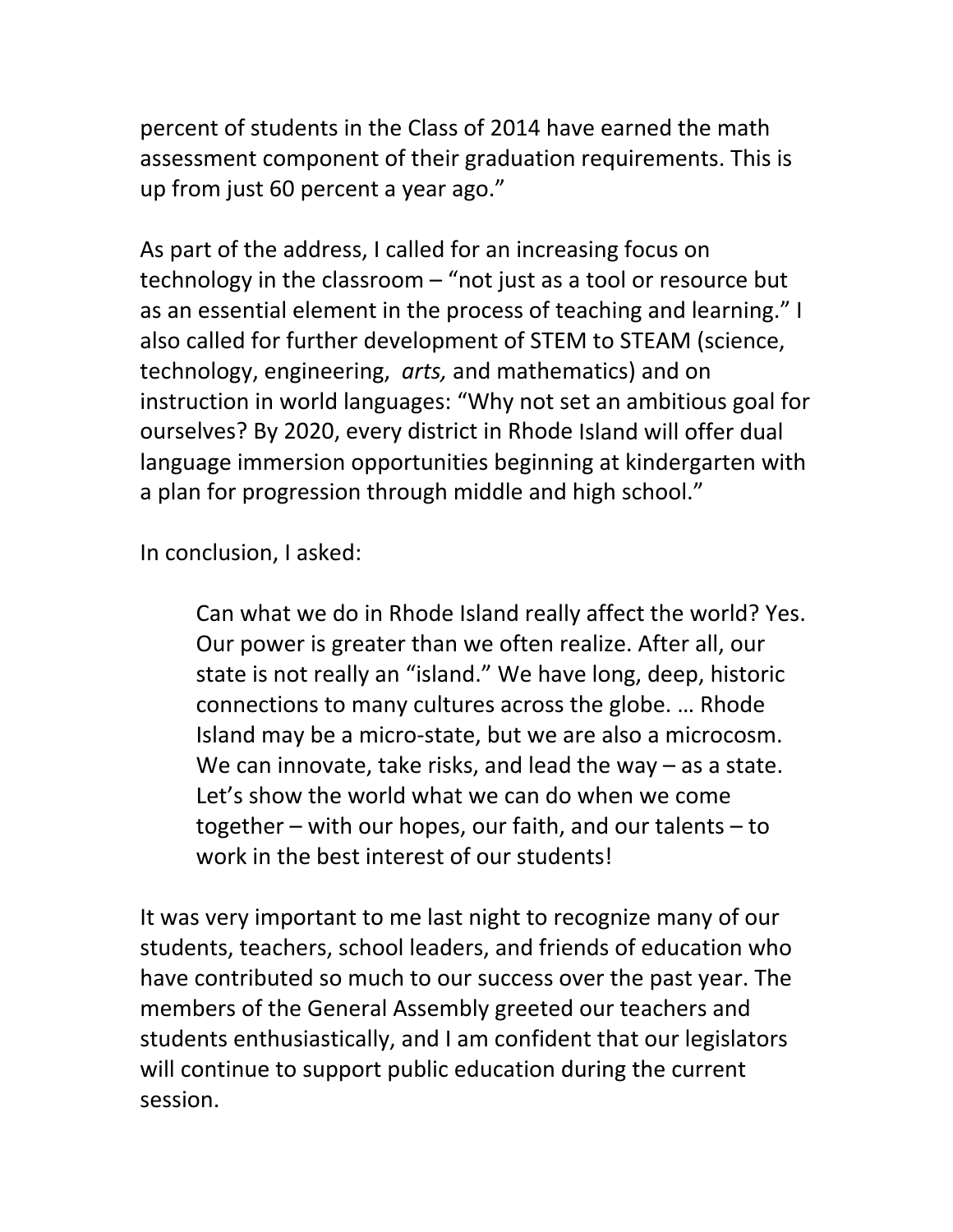#### **2. RIDE releases NECAP results, graduation rates**

This morning, we released the 2013 NECAP results, including results for the seniors who retook the assessment in order to meet their graduation requirements.

The results show that 73 percent of the students who took the NECAP in 2012 are eligible to earn a diploma this spring. As we reinforced to the media, those seniors who have not yet met the state‐assessment graduation requirement can still do so by reaching partial proficiency or better or by significantly improving their score when they take the assessment again in February or in March. They may also meet the requirement by attaining passing scores on any of 10 other assessments that RIDE has approved, and they may be eligible for waivers from their school district if they have demonstrated academic readiness by other means.

Other highlights from the results we released today are:

For the Class of 2013, the four‐year graduation rate moved up to 80 percent, a 3‐point improvement over the previous year.

Improving trends continue among high‐school juniors (grade 11). Among students grade 11, 36 percent attained proficiency or better in mathematics, a 2‐point improvement over the 2012 results and an 8‐point improvement over the past five years.

Students scoring "substantially below proficient" stood at 36 percent, a 4‐point improvement over 2012. At present, 64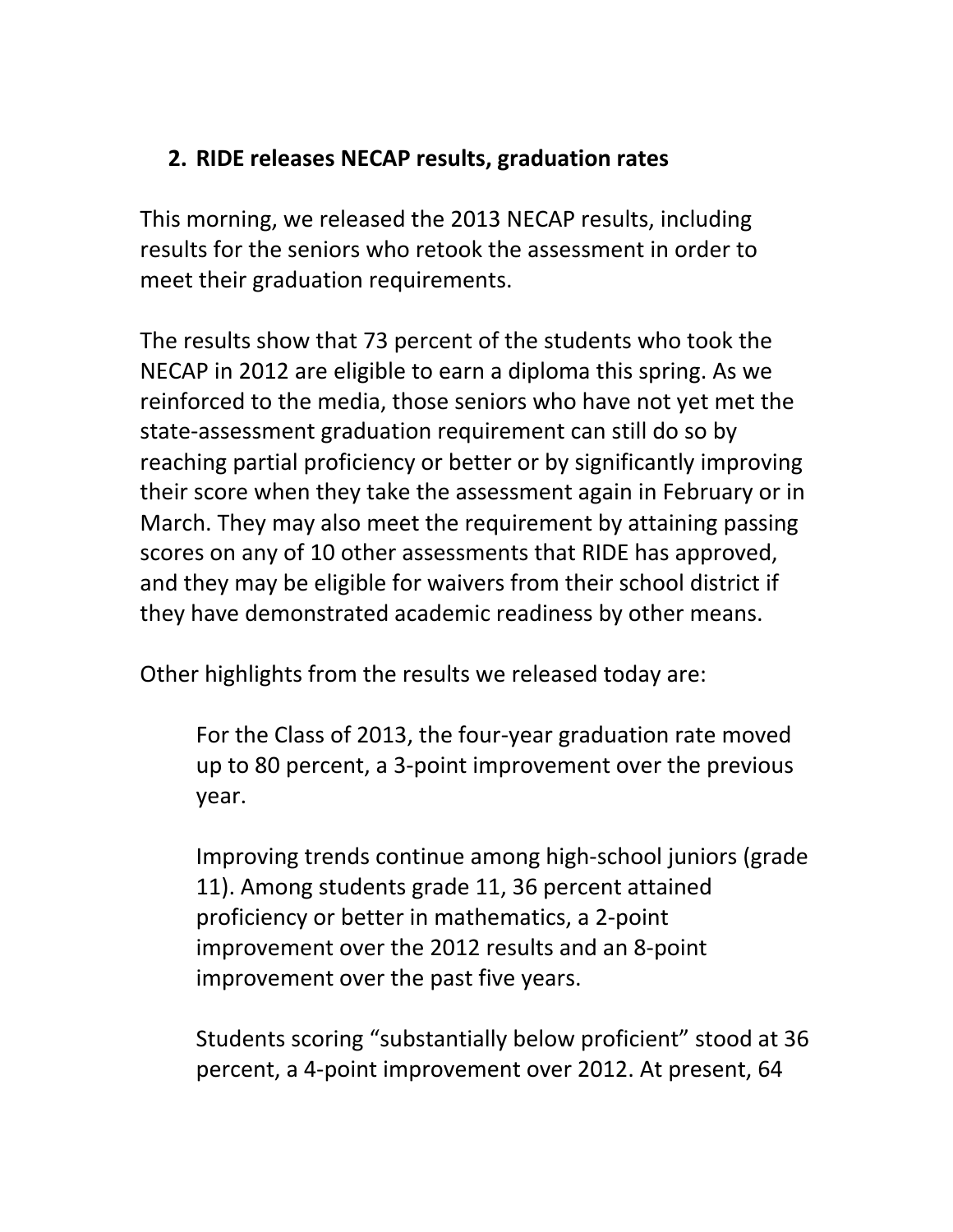percent of the Class of 2015 has met the graduation requirement in mathematics.

In reading, 82 percent of the students in grade‐11 attained proficiency or better in reading, a 3‐point improvement over 2012 and an 8‐point improvement over the past five years. At present, 93 percent of the Class of 2015 has met the graduation requirement in reading.

NECAP scores in grades 3 through 8 show some modest one‐ year gains (in grades 4 and 5 reading) and one‐year declines in mathematics. Except in grade 3, the five‐year gains remain stable or strongly positive, especially in grade 8.

I appreciate the challenges you have faced over the past week, as you have been notifying high‐school seniors about their outcomes and about next steps, as well as fielding inquiries from the media. I am always glad to speak with you if you have any particular issues or concerns about our data or about the Diploma System. I know we all can expect many inquiries from the media and from families going forward, and my team stands ready to provide you with any guidance you may need on these issues.

### *3.* **Certification of compliance with guidance on school prayer due by Monday, February 10 –** *Action Item*

The U.S. Department of Education has reminded us that we must collect from all LEAs a certification that "no policy of the LEA prevents, or otherwise denies participation in, constitutionally protected prayer in public elementary and secondary schools as set forth in the Guidance." A link to the guidance is here: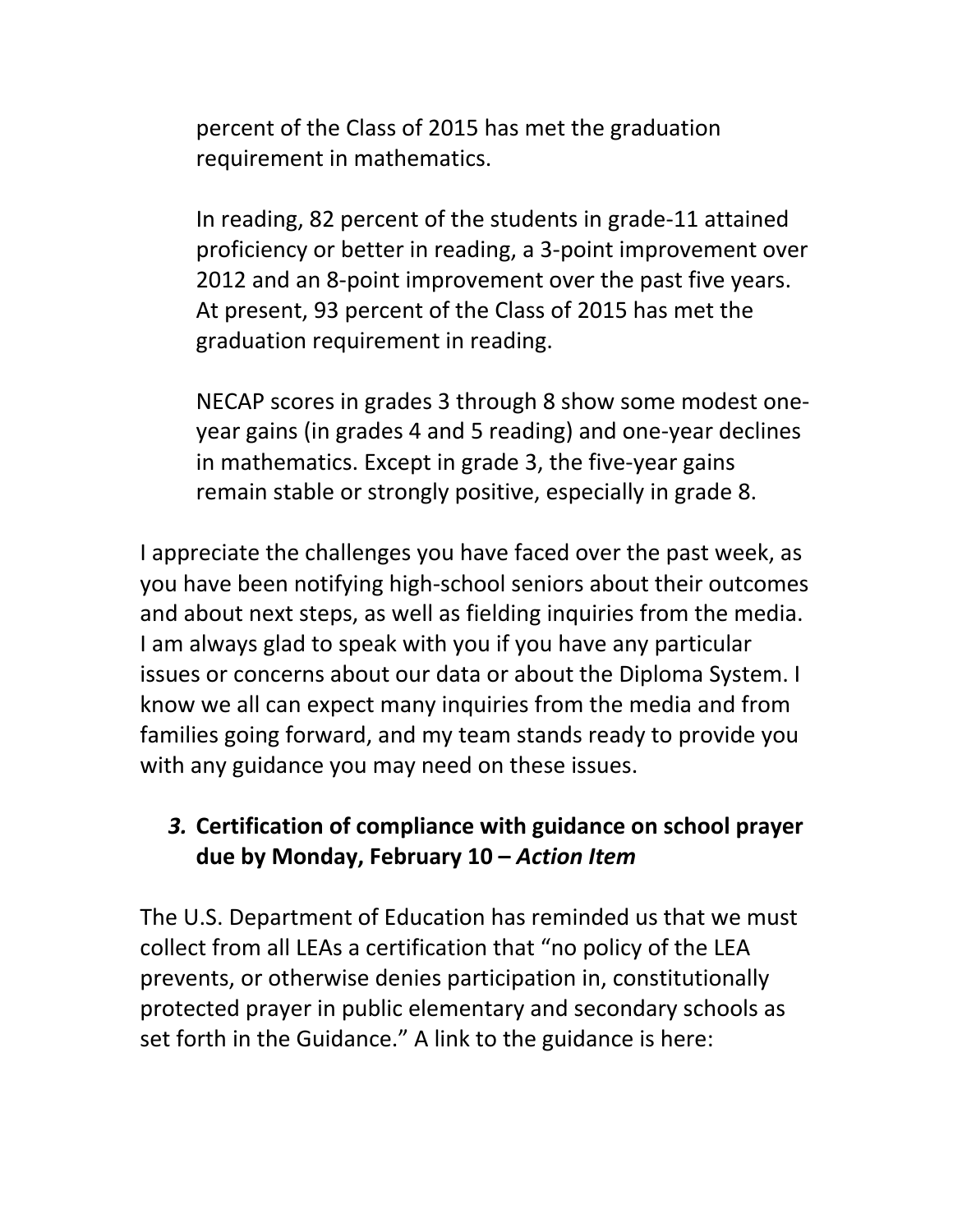http://www2.ed.gov/policy/gen/guid/religionandschools/pr ayer\_guidance.html

You may copy and paste the text below and send to Elliot Krieger (Elliot.krieger@ride.ri.gov or 222‐6178) a *signed and dated* pdf file or fax certifying the compliance of your LEA. (Be sure include the name of your LEA). Please respond by Monday, **February 10.** We will send you a copy of this text as a template, by e-mail, under separate cover:

### **Certification of Compliance with the Law on Constitutionally Protected Prayer**

This is to certify that no policy of my school district/s prevents or otherwise denies participation in constitutionally protected prayer in public elementary and secondary schools as set forth in the "Guidance on Constitutionally Protected Prayer in Public Elementary and Secondary Schools," issued February 7, 2003. This certification applies to the school year 2011‐12.

### **4. Free, online course offered on "Teaching Character"**

I want to let you and your team know about this announcement from Coursera, an education company that partners with universities and other organizations to offer courses online for anyone to take, for free:

We're excited to announce that Relay Graduate Schools new free online course, Teaching Character, goes live in less than one month. We're hoping you'll join Dave Levin (Co‐ Founder, KIPP; Co‐Founder, Relay GSE; Co‐Founder,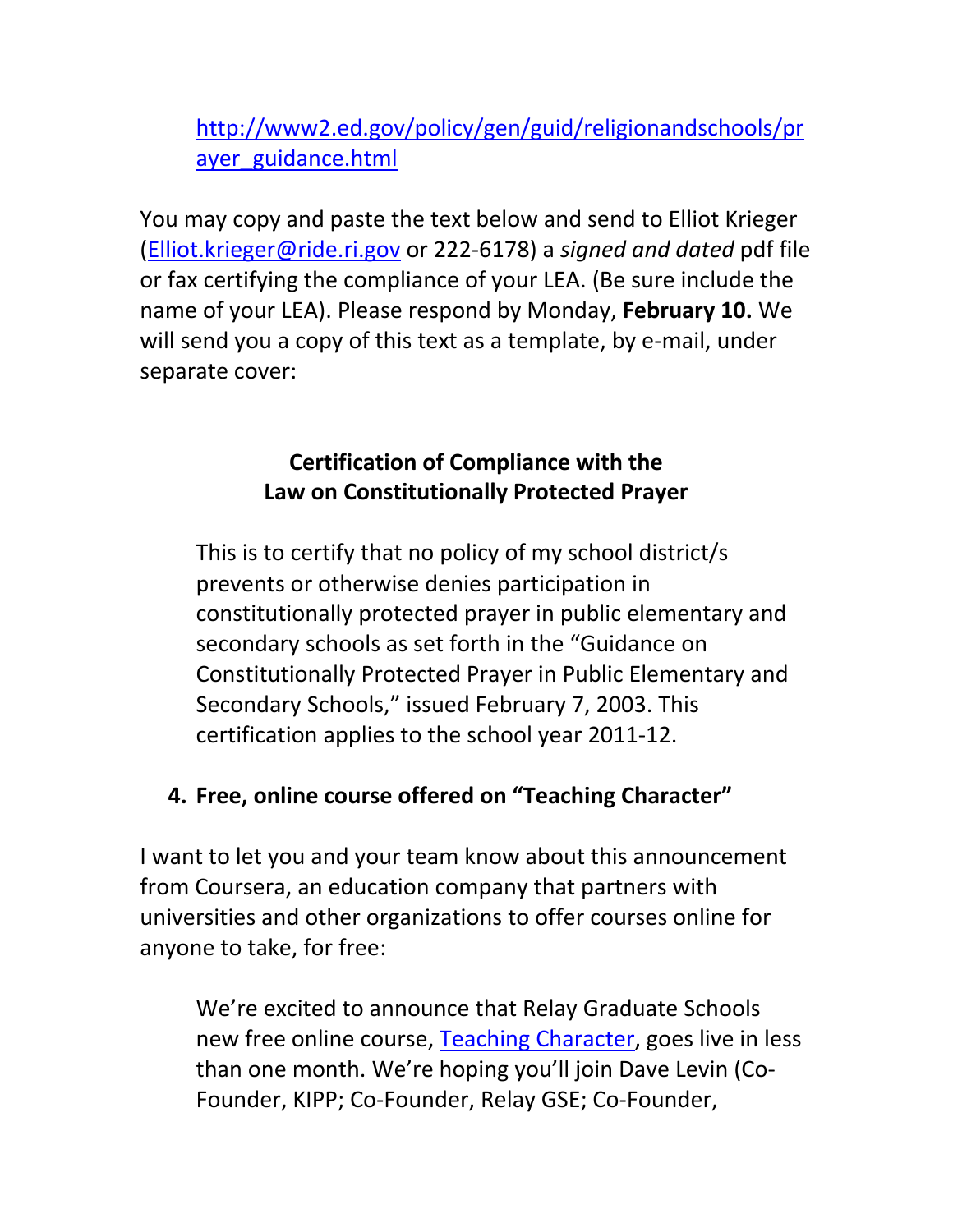Character Lab) as he leads this course on how you can bring psychology's cutting‐edge research on character into your classroom or home.

Three things that we are particularly excited about:

Based on Research: Some of psychology's leading researchers have joined us to share their guidance on what every teacher should do to teach character. What happens when Angela Duckworth, Carol Dweck, Walter Mischel, and Greg Walton watch classroom footage of great teachers in action? We'll show you.

Practical: We've documented great character lessons in action in public, private, Montessori, and charter classrooms. We've also created practice exercises designed to help participants build muscle memory and traverse the "get it‐do it" gap. I can only imagine the power of an entire grade‐level team working on their character behavior language at the same time.

Not Just for Teachers: While this course is built by educators, it's not just for teachers. Parents, coaches, school leaders, camp counselors… the course is full of insightful takeaways for anyone who works with young people.

We're shifting the conversation from "Why teach character?" to "How should I teach character?" We're building a bridge between the research and the classroom.

We want you to join us. Class starts February 9: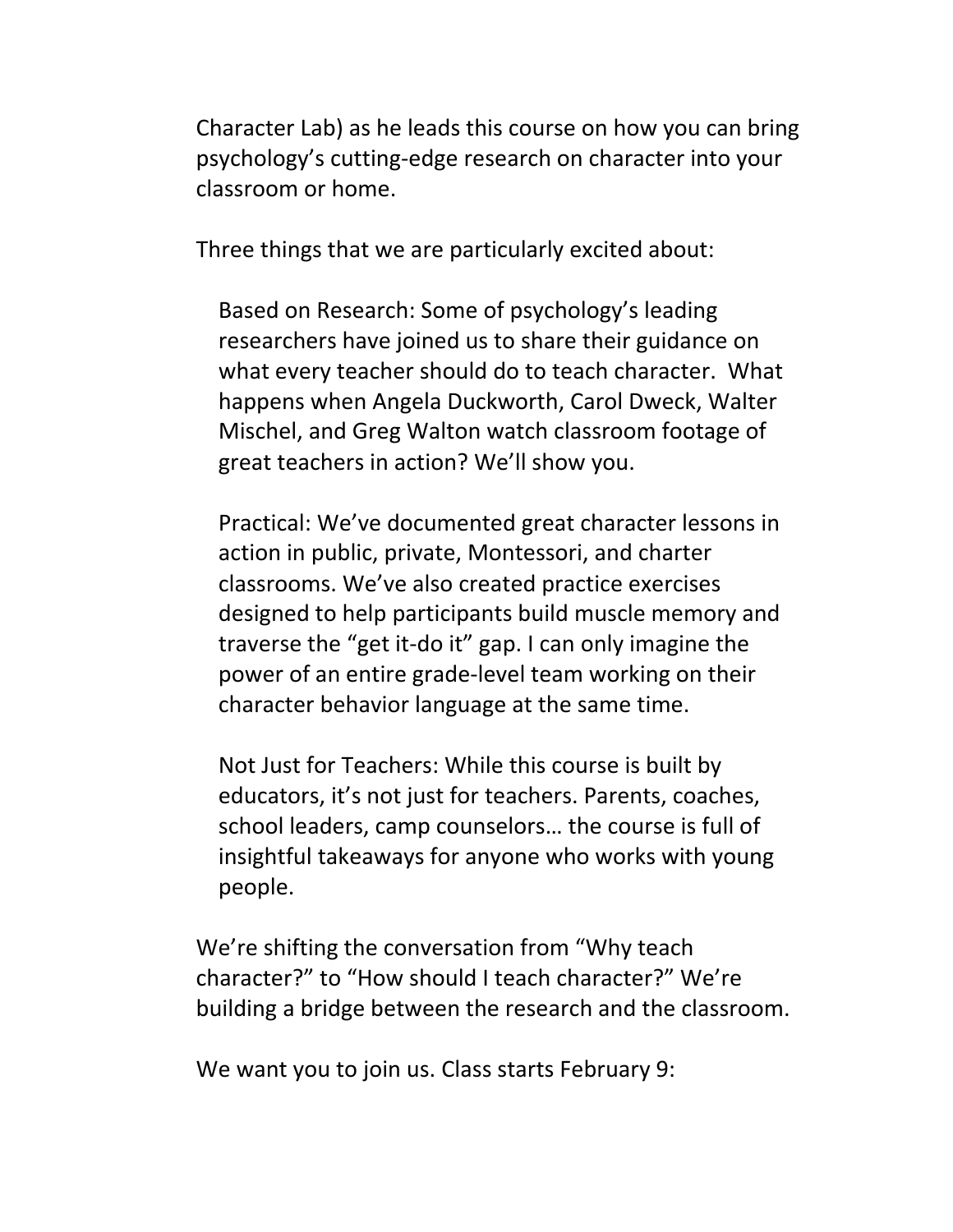### 5. **Western Hills Middle School students win state title in Verizon Innovative App Challenge for middle schools**

Last week we learned that a team of students from Western Hills Middle School was recognized as a Best in State winner in the 2014 Verizon Innovative App Challenge for middle schools. According to Verizon, the team's app concept, *Jobbies*, which solves the problem of unemployment by allowing users to find and apply for jobs, earned top points in Rhode Island for its creativity, innovative design, and application of STEM principles to the development process. The Western Hills Middle School team now is in the running for the Best in Region and Best in Nation titles, which the Verizon Foundation and the Technology Student Association will announce next month. Congratulations, Western Hills Middle School teachers and students – and good luck in the next stage of this awards competition!

### **From RIDE**

### *Common Core State Standards:*

## **6. RIDE offers professional development in the Common Core State Standards for teachers of secondary‐school geometry**

We are pleased to be able to offer professional development for secondary‐school geometry teachers focusing on transformations in the coordinate plane as outlined by the Common Core State Standards. This two‐hour, after‐school session will provide educators with a hands‐on exploration of the new demands for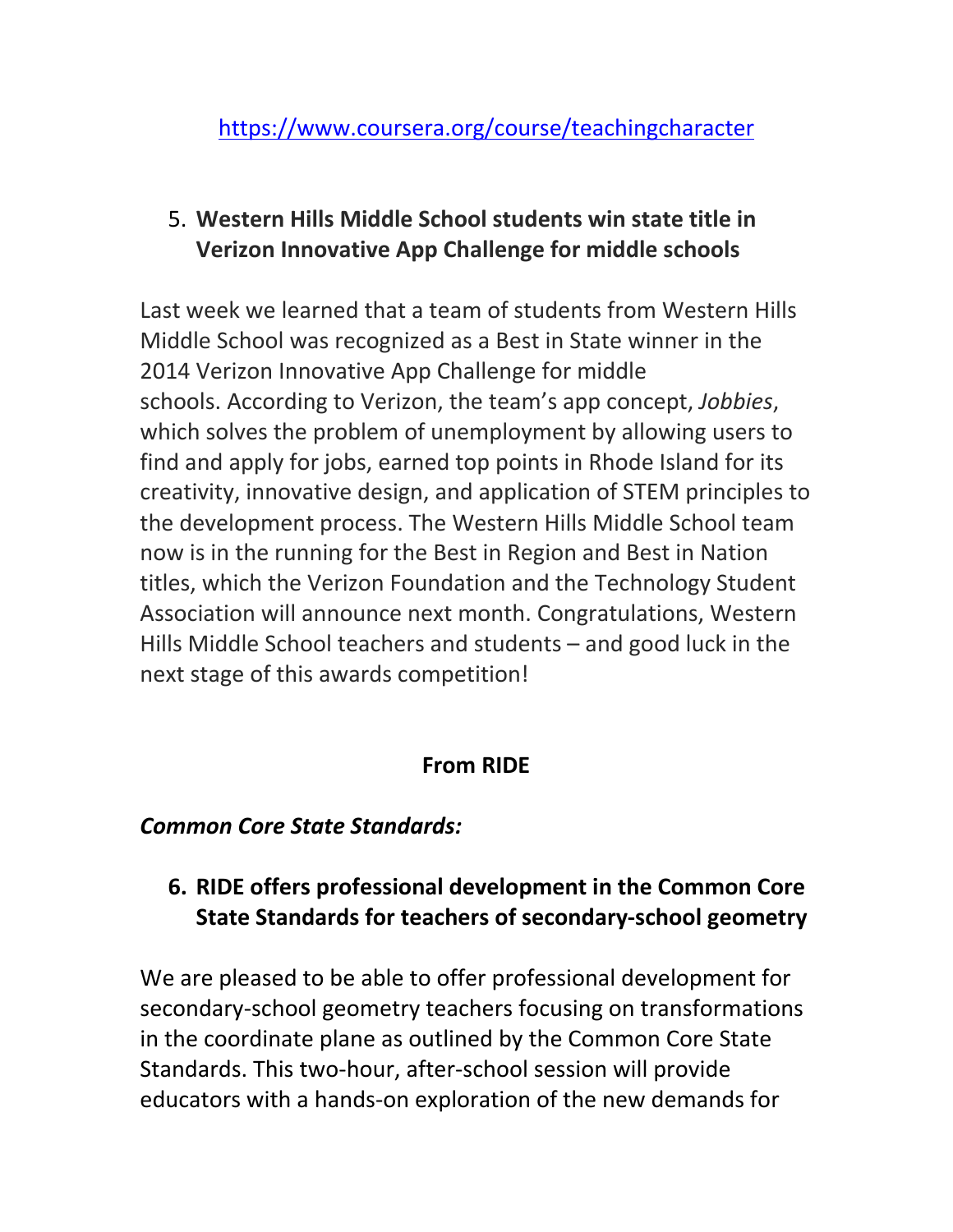the instruction of transformations. Links will be made to the concrete treatment of this geometric concept in middle school to the more formalized and abstract nature of the concept in high school.

The session will be conducted at West Warwick High School, 1 Webster Knight Dr., on Wednesday, March 26, from 4 to 6 p.m., and again at Lincoln High School, 135 Old River Rd., on Wednesday, April 16 from 4 to 6 p.m.

If you have questions regarding this professional development, please contact, Susan Pagliaro, at susan.pagliaro@ride.ri.gov, or Patricia Carnevale, at patricia.carnevale@ride.ri.gov.

## **From the U.S. Department of Education**

# **7. President Obama highlights education in State of the Union address**

Please see this message from the Office of Communications and Outreach, U.S. Department of Education:

Starting with his opening line ‐ "Today in America, a teacher spent extra time with a student who needed it and did her part to lift America's graduation rate to its highest levels in more than three decades" ‐ President Obama highlighted the importance of education during his 2014 State of the Union address (see education excerpts). The President laid out an agenda (see fact sheet) that emphasizes the Administration's commitment to equity and opportunity for all citizens. This commitment underlies nearly every major activity of the U.S. Department of Education.